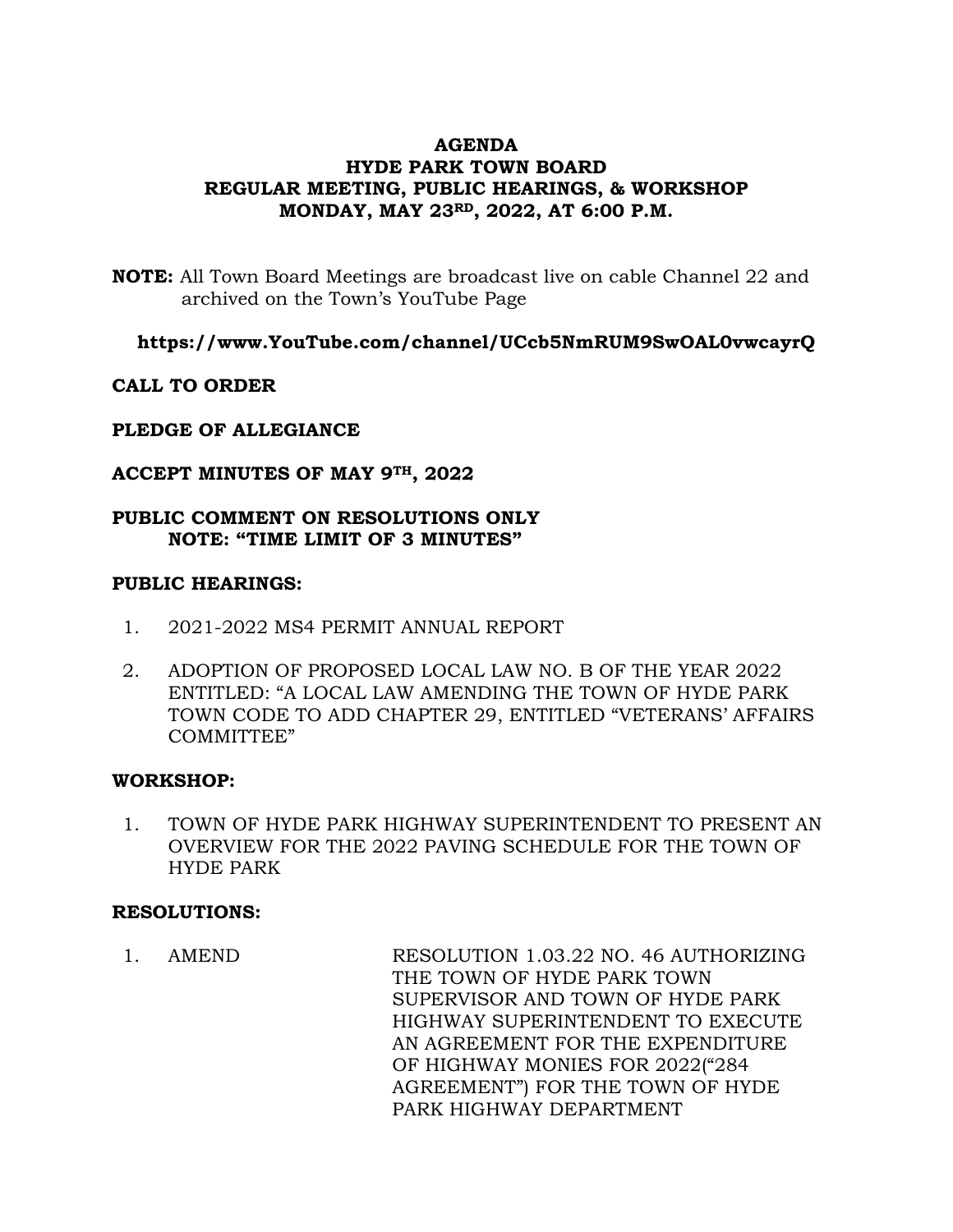| 2. | <b>ADOPT</b>     | LOCAL LAW NO. B OF 2022 ENTITLED "A<br>LOCAL LAW AMENDING THE TOWN OF HYDE<br>PARK TOWN CODE TO ADD CHAPTER 29,<br>ENTITLED VETERANS' AFFAIRS COMMITTEE"                                                                                                                                     |
|----|------------------|----------------------------------------------------------------------------------------------------------------------------------------------------------------------------------------------------------------------------------------------------------------------------------------------|
| 3. | <b>AUTHORIZE</b> | TOWN OF HYDE PARK TOWN BOARD TO<br>APPOINT MEMBERS TO THE NEWLY<br>ESTABLISH VETERANS' AFFAIRS COMMITTEE                                                                                                                                                                                     |
| 4. | <b>AUTHORIZE</b> | TOWN OF HYDE PARK TOWN CLERK TO<br>SUBMIT THE STANDARD WORKDAY AND<br>REPORTING RESOLUTION FOR 2022 AS<br>REQUIRED BY THE NEW YORK STATE<br>COMPTROLLER IN ACCORDANCE WITH THE<br>NEW YORK STATE RETIREMENT SYSTEM<br><b>REQUIREMENTS</b>                                                    |
| 5. | <b>AUTHORIZE</b> | TOWN OF HYDE PARK TOWN BOARD TO<br>APPROVE THE NEW YORK STATE<br>DEPARTMENT OF ENVIRONMENTAL<br>CONSERVATION 2021-2022 MS4 PERMIT<br><b>ANNUAL REPORT</b>                                                                                                                                    |
| 6. | <b>AUTHORIZE</b> | TOWN OF HYDE PARK TOWN BOARD TO<br>AMEND THE EMPLOYEE HANDBOOK<br>REGARDING HEALTH INSURANCE FOR THE<br>TOWN OF HYDE PARK TOWN JUSTICES                                                                                                                                                      |
| 7. | <b>AUTHORIZE</b> | TOWN OF HYDE PARK TOWN BOARD TO<br>APPOINT JOSHUA VOGT AND BENJAMIN<br>LEUNG AS PART TIME POLICE ASSISTANTS<br>TO THE TOWN OF HYDE PARK POLICE<br><b>DEPARTMENT</b>                                                                                                                          |
| 8. | <b>AUTHORIZE</b> | TOWN OF HYDE PARK TOWN BOARD TO<br>ACCEPT A DONATION ON BEHALF OF THE<br>TOWN OF HYDE PARK POLICE DEPARTMENT<br>FROM THE TOWN OF HYDE PARK POLICE<br>BENEVOLENT ASSOCIATION IN THE AMOUNT<br>OF \$8,500.00 TO BE USED TOWARDS THE<br>HYDE PARK POLICE DEPARTMENT'S NEW K-9<br><b>PROGRAM</b> |
| 9. | <b>AUTHORIZE</b> | TOWN OF HYDE PARK TOWN BOARD TO<br>ACCEPT DONATIONS FROM RHINEBECK<br>BANK, HYDE PARK LIONS CLUB, AND THE<br>HYDE PARK CHAMBER OF COMMERCE<br>TO BE UTILIZED FOR THE TOWN OF HYDE<br>PARK RECREATION'S 2022 "MUSIC IN THE<br>PARKS" SERIES                                                   |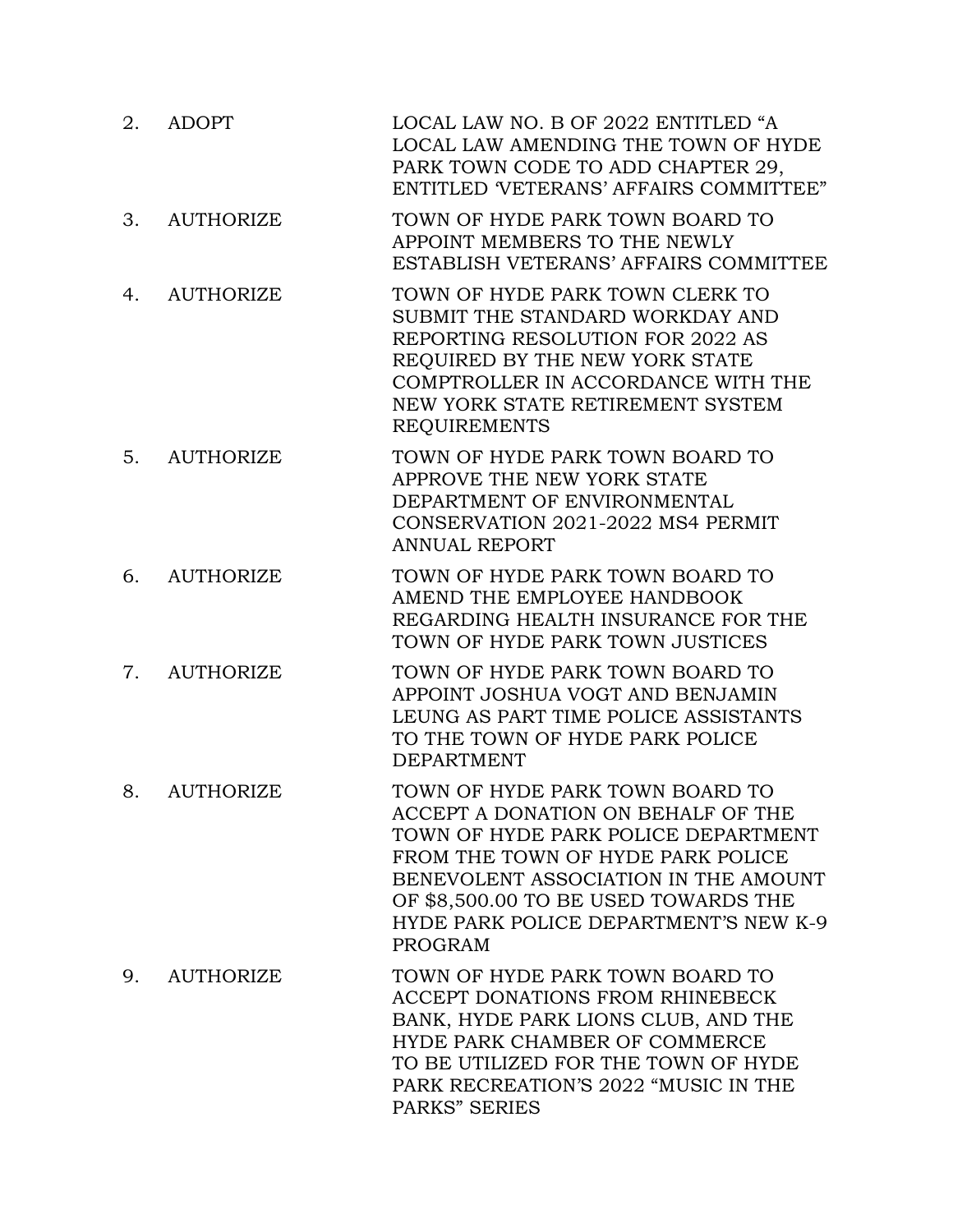|     | 10. AUTHORIZE    | TOWN OF HYDE PARK TOWN SUPERVISOR<br>TO RENEW THE LEASE AGREEMENT WITH<br>THE REFORMED DUTCH CHURCH OF HYDE<br>PARK FOR THE TOWN OF HYDE PARK<br>RECREATION SENIOR CENTER FOR 2022-2023                                                                                                                                           |
|-----|------------------|-----------------------------------------------------------------------------------------------------------------------------------------------------------------------------------------------------------------------------------------------------------------------------------------------------------------------------------|
|     | 11. AUTHORIZE    | TOWN OF HYDE PARK TOWN SUPERVISOR TO<br>EXECUTE AN AGREEMENT BETWEEN HYDE<br>PARK BASEBALL, INC., AND THE TOWN OF<br>HYDE PARK RECREATION DEPARTMENT TO<br>PROVIDE A YOUTH BASEBALL AND SOFTBALL<br>PROGRAM FOR THE RESIDENTS OF THE<br>TOWN OF HYDE PARK AS PART OF THE<br>TOWN'S RECREATION PROGRAM FOR THE<br><b>YEAR 2022</b> |
| 12. | <b>AUTHORIZE</b> | TOWN OF HYDE PARK TOWN SUPERVISOR<br>TO EXECUTE AN AGREEMENT BETWEEN<br>HYDE PARK SOCCER, INC., AND THE TOWN<br>OF HYDE PARK RECREATION DEPARTMENT<br>TO PROVIDE A YOUTH SOCCER PROGRAM<br>FOR THE RESIDENTS OF THE TOWN OF HYDE<br>PARK AS PART OF THE TOWN'S RECREATION<br>PROGRAM FOR THE YEAR 2022                            |
| 13. | <b>AUTHORIZE</b> | TOWN SUPERVISOR TO EXECUTE A<br>CONTRACT BETWEEN THE HYDE PARK<br>PRESIDENTS YOUTH FOOTBALL AND<br>CHEERLEADING PROGRAM AND THE TOWN<br>OF HYDE PARK TO RUN AN AMERICAN YOUTH<br>FOOTBALL CONFERENCE (AYFAYC) AND                                                                                                                 |

CHEERLEADING PROGRAM AS PART OF THE TOWN'S RECREATION PROGRAM FOR THE

**NEW AND OLD BUSINESS ADJOURN \*A MOTION MAY BE MADE TO ENTER EXECUTIVE SESSION AGENDA SUBJECT TO CHANGE**

YEAR 2022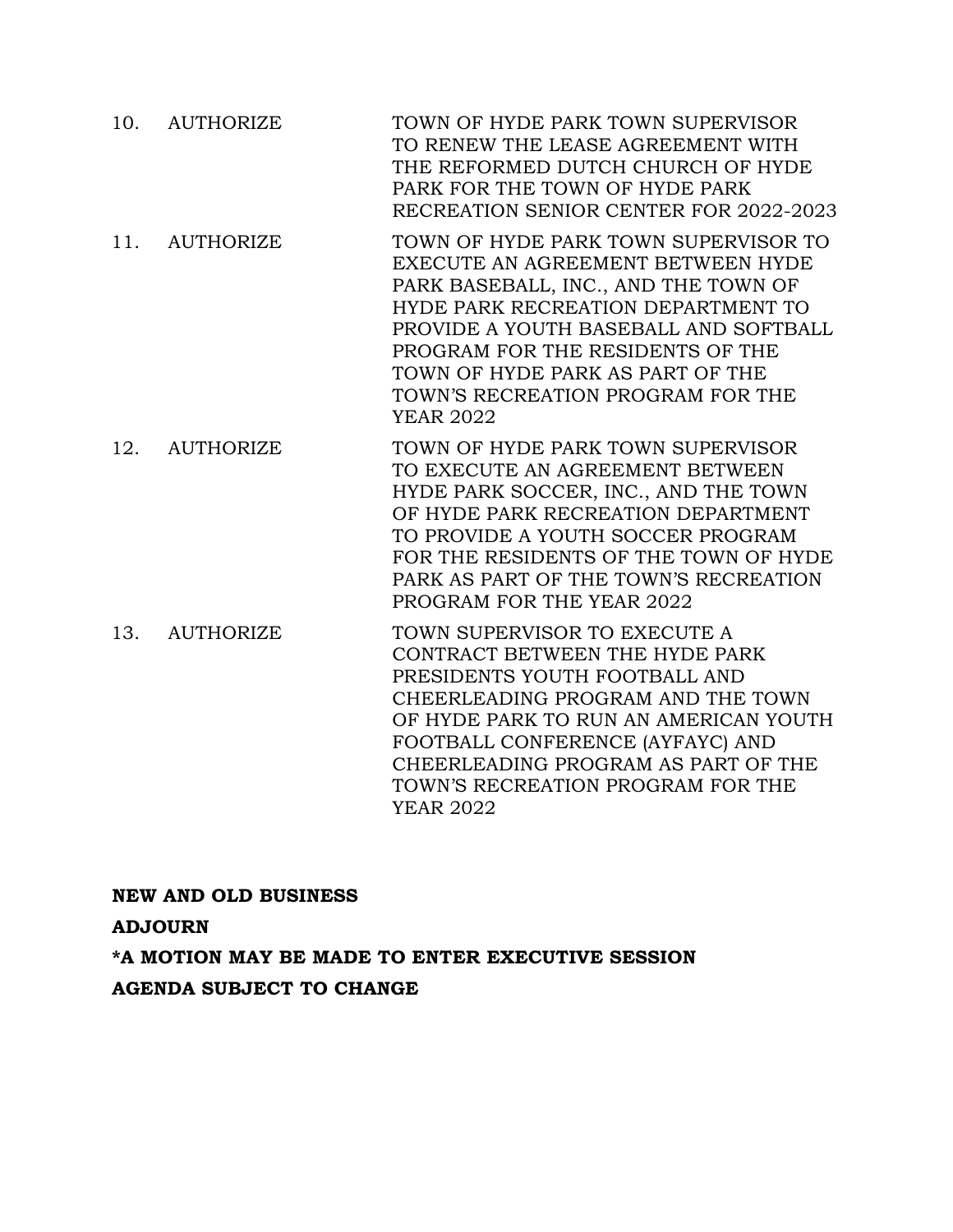## **RESOLUTION 5:23 – 1 OF 2022**

# **RESOLUTION AUTHORIZING THE TOWN OF HYDE PARK TOWN SUPERVISOR AND TOWN OF HYDE PARK HIGHWAY SUPERINTENDENT TO EXECUTE AN AMENDED AGREEMENT FOR THE EXPENDITURE OF HIGHWAY MONIES FOR 2022 ("284 AGREEMENT") FOR THE TOWN OF HYDE PARK HIGHWAY DEPARTMENT**

**WHEREAS**, the Town Board, by Resolution 1:3 – 46 of 2022 authorized the Town of Hyde Park Town Board and Town Highway Superintendent to sign an agreement for the expenditure of highway monies for 2022 ("284 Agreement"); and

**WHEREAS**, the Town Comptroller and the Highway Superintendent have agreed upon a plan for the 2022 Capital Expenditures Request to be included in a revised detailed 284 Agreement; and

**WHEREAS**, the terms of the revised Agreement, including the estimated costs and expenditures and the tentative plan for funding, have been reviewed and approved by the Town Board and Town Highway Superintendent.

**NOW, THEREFORE, BE IT RESOLVED**, that the Town of Hyde Park Town Board and the Town Highway Superintendent are hereby authorized to execute an Amended Agreement for the Expenditure of Highway Monies (284 Agreement) for 2022 in accordance with the plan submitted to the Town Board by the Town Comptroller.

### **MOTION: SECOND:**

| Councilwoman Noakes    |  |
|------------------------|--|
| Councilwoman Ruggiero  |  |
| Councilman Lombardi    |  |
| Councilman Prusakowski |  |
| Supervisor Torreggiani |  |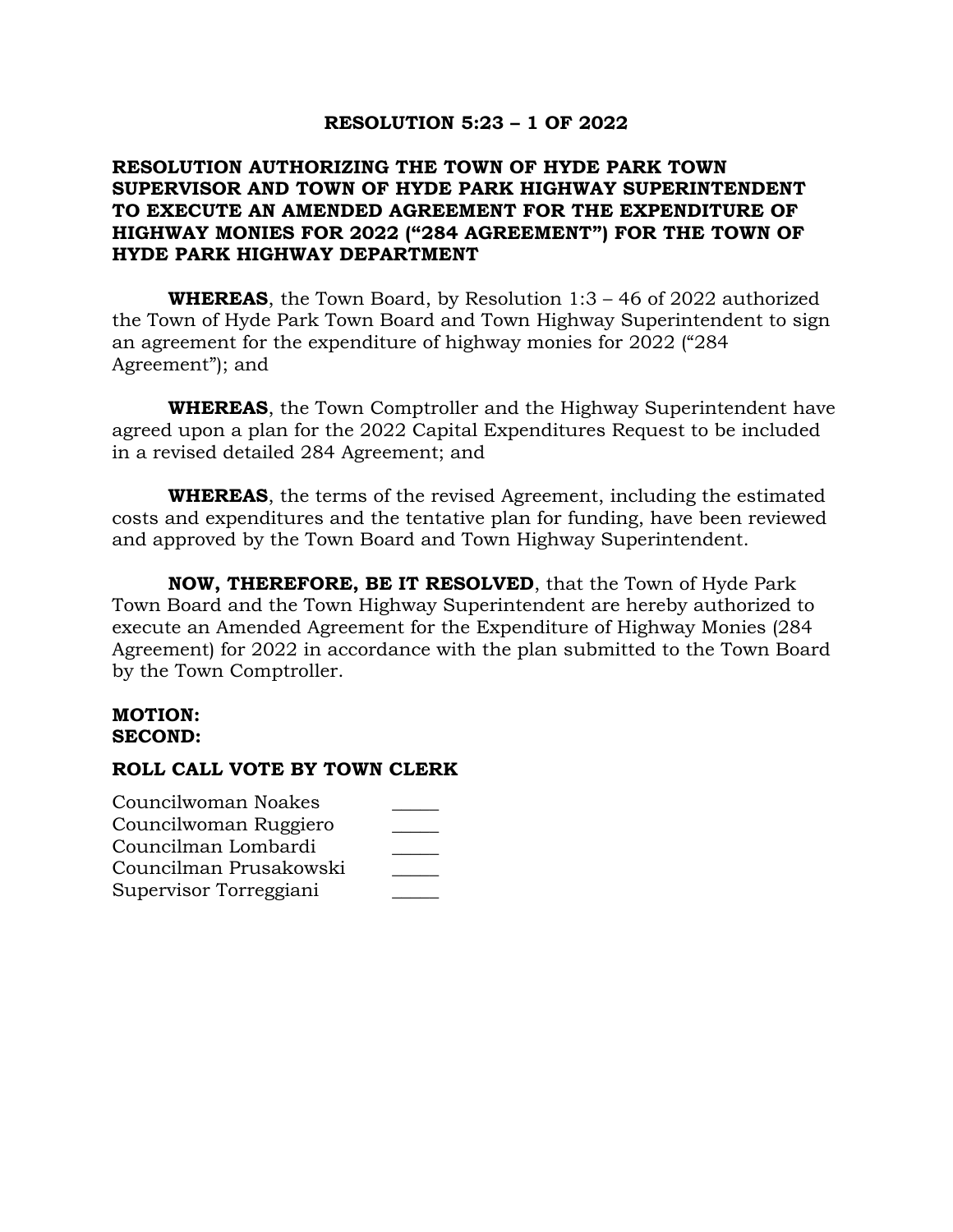### **RESOLUTION 5:23 – 2 OF 2022**

# **RESOLUTION ADOPTING PROPOSED LOCAL LAW NO. B OF 2022 ENTITLED "A LOCAL LAW AMENDING THE TOWN OF HYDE PARK TOWN CODE TO ADD CHAPTER 29, ENTITLED 'VETERANS' AFFAIRS COMMITTEE'"**

**WHEREAS**, a local law was introduced to be knows as Local Law No. B of 2022, entitled "A LOCAL LAW AMENDING THE TOWN OF HYDE PARK TOWN CODE TO ADD CHAPTER 29, ENTITLED 'VETERANS' AFFAIRS COMMITTEE'"; and

**WHEREAS**, a public hearing in relation to said local law was held on May 23, 2022, at 6:10 p.m., prevailing time; and

**WHEREAS**, notice of said public hearing was given pursuant to the terms and provisions of the Municipal Home Rule Law of the State of New York; and

**WHEREAS**, said local law has been on the desks of the members of the Town Board of the Town of Hyde Park for at least seven (7) days, exclusive of Sunday.

**NOW, THEREFORE, BE IT RESOLVED**, that the following local law is hereby enacted:

Section 1. Chapter 29 of the Town Code of the Town of Hyde Park is created as follows:

## **SECTION 1. CREATION, ESTABLISHMENT, AND APPOINTMENT.**

There is hereby created and established a Town of Hyde Park Veterans' Affairs Committee, which shall consist of five members to be appointed by the Town Board. Committee members shall be residents of the Town of Hyde Park and shall be nominated by virtue of service of any branch of the armed forces or by association with veterans/armed forces organizations.

### **SECTION 2. TERMS OF OFFICE.**

The terms of the five persons to be appointed shall be three years, except that the terms of two members appointed to the first Committee shall be for only two years and the terms of two other members appointed to the first Committee shall be for one year. In the event that a vacancy shall occur during the term of any member, the Town Board, for the nonexpired portion of the term, shall appoint a successor. The Town Board shall have the power to remove any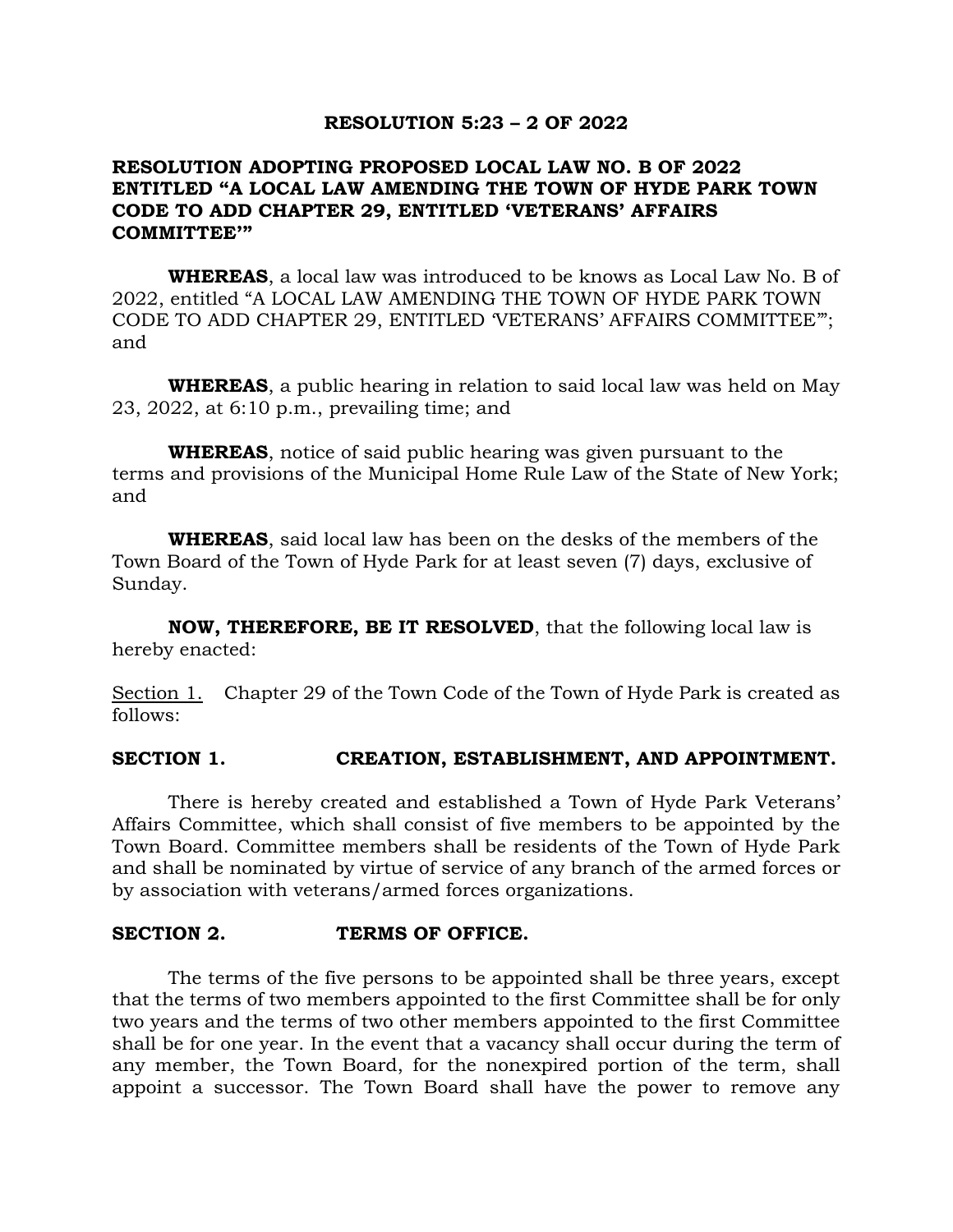member of the Committee for cause and after public hearing. All positions on the Committee are voluntary and shall be served without compensation. **SECTION 3. OPERATION OF COMMITTEE.**

The Town Board shall designate one member of the Committee to serve as Chairperson, who shall preside at meetings of the Committee and who shall execute the duties normally conferred by parliamentary order in addition to those prescribed by this section. The Committee shall choose its own officers, make its own rules and regulations, subject to Town Board approval, and keep a journal of its proceedings. A majority of the voting members shall be a quorum for the transaction of business. The Committee shall meet a minimum of four times per year.

# **SECTION 4. DUTIES AND RESPONSIBILITIES.**

The Veterans' Affairs Committee shall have all the powers and duties as set forth below:

- (1) The Veterans' Affairs Committee shall oversee the planning for the Memorial Day and Veterans Day observances.
- (2) The Veterans' Affairs Committee shall make recommendations to the Town Board for the preservation and maintenance of the Town's war memorials, monuments, and plaques.
- (3) The Veterans' Affairs Committee shall oversee the placement, installation, and upkeep of memorial banners and/or flags on all public property owned and operated by the Town of Hyde Park.
- (4) The Veterans' Affairs Committee shall represent the Town of Hyde Park at events, meetings, or gatherings concerning veterans' affairs at the local and County levels.
- (5) The Veterans' Affairs Committee shall attend to any other matter deemed appropriate by the Town Board concerning veterans' affairs.

# **SECTION 5. LIAISON WITH TOWN BOARD.**

The Town Board shall select a member of the Board to serve as the liaison with the Veterans' Affairs Committee.

# **SECTION 6. ANNUAL APPROPRIATIONS.**

The Town Board may annually appropriate and cause to be raised by taxation in such Town a sum sufficient to carry out the provisions of this chapter.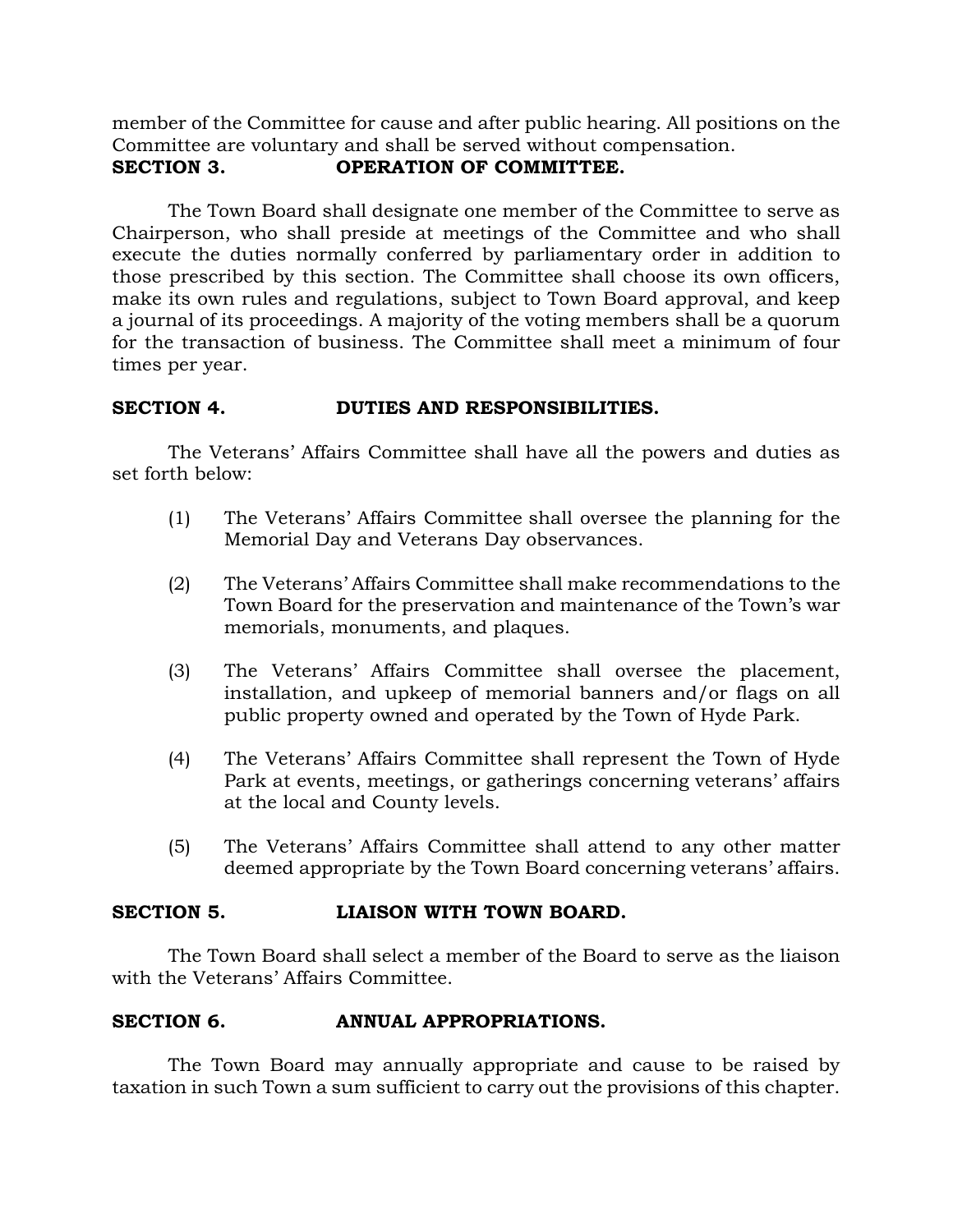# **SECTION 7. ANNUAL REPORT TO TOWN BOARD.**

The Committee shall make an annual report to the Town Board of the Town of Hyde Park, which shall cover all matters handled by it during the year and said annual report shall also be filed with the Town Clerk and become a public record.

# **SECTION 8. EFFECTIVE DATE.**

This local law shall take effect immediately upon filing with the State Secretary of State.

Section 2. If any section of this local law shall be held unconstitutional, invalid, or ineffective, in whole or in part, such determination shall not be deemed to affect, impair, or invalidate the remainder of this law.

Section 3. This local law shall be effective upon filing with the Secretary of State.

**BE IT FURTHER RESOLVED**, that the Town Clerk is hereby directed to file a certified original of this local law in the office of the Town Clerk and one (1) certified copy in the Office of the Secretary of State, State of New York, such certified copy to have attached thereto a certificate that it contains the correct text of the enactment of this local law.

### **MOTION: SECOND:**

| Councilwoman Noakes    |  |
|------------------------|--|
| Councilwoman Ruggiero  |  |
| Councilman Lombardi    |  |
| Councilman Prusakowski |  |
| Supervisor Torreggiani |  |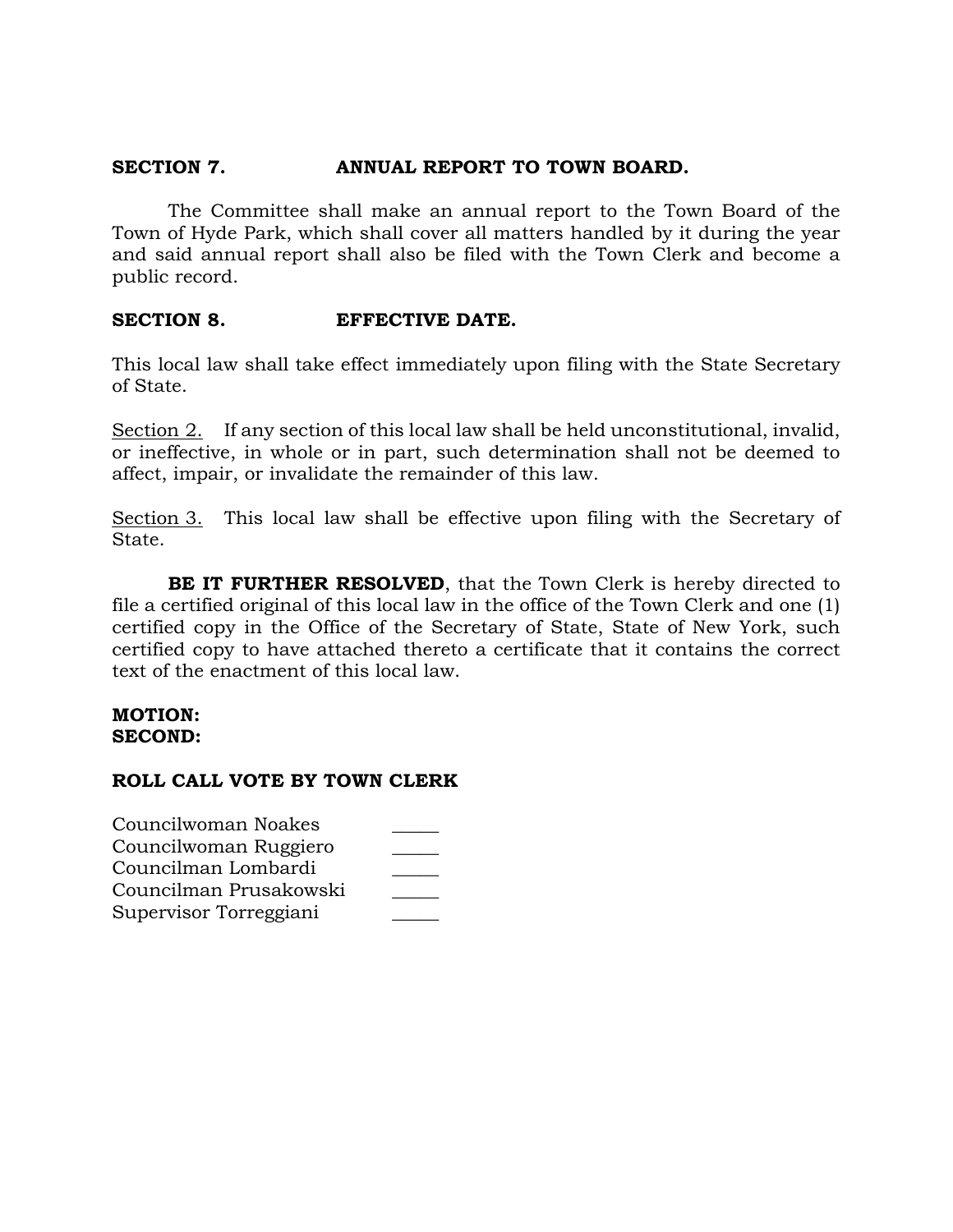### **RESOLUTION 5:23 – 3 OF 2022**

# **RESOLUTION AUTHORIZING THE TOWN OF HYDE PARK TOWN BOARD TO APPOINT MEMBERS TO THE NEWLY ESTABLISHED VETERANS' AFFAIRS COMMITTEE**

**WHEREAS**, the Town Board passed Local Law No. B entitled "A LOCAL LAW AMENDING THE TOWN OF HYDE PARK TOWN CODE TO ADD CHAPTER 29, ENTITLED 'VETERANS' AFFAIRS COMMITTEE'" on May 23, 2022, after a duly noticed public hearing; and

**WHEREAS**, Sections 1 and 2 of Chapter 29 "Veterans' Affairs Committee" establishes the membership requirements and terms of office for said members; and

**WHEREAS**, the Veterans' Affairs Committee is to be comprised of five (5) members to be appointed by the Town Board; and

**WHEREAS**, the terms of the five (5) persons to be appointed shall be three (3) years, except that the terms of two (2) members appointed to the first Committee shall be for only two (2) years and the terms of two (2) other members appointed to the first Committee shall be for one (1) year.

**NOW, THEREFORE, BE IT RESOLVED**, that the Town of Hyde Park Town Board does hereby appoint Craig Elderkin to the Veterans' Affairs Committee for a three-year term to expire May 23, 2025; and

**BE IT FURTHER RESOLVED**, that the Town of Hyde Park Town Board does hereby appoint Colin Reilly and Mike Athanas to the Veterans' Affairs Committee each for a two-year term to expire May 23, 2024; and

**BE IT FURTHER RESOLVED**, that the Town of Hyde Park Town Board does hereby appoint David Mackey and Bernie Herzfield to the Veterans' Affairs Committee each for a one-year term to expire May 23, 2023.

## **MOTION: SECOND:**

| Councilwoman Noakes    |  |
|------------------------|--|
| Councilwoman Ruggiero  |  |
| Councilman Lombardi    |  |
| Councilman Prusakowski |  |
| Supervisor Torreggiani |  |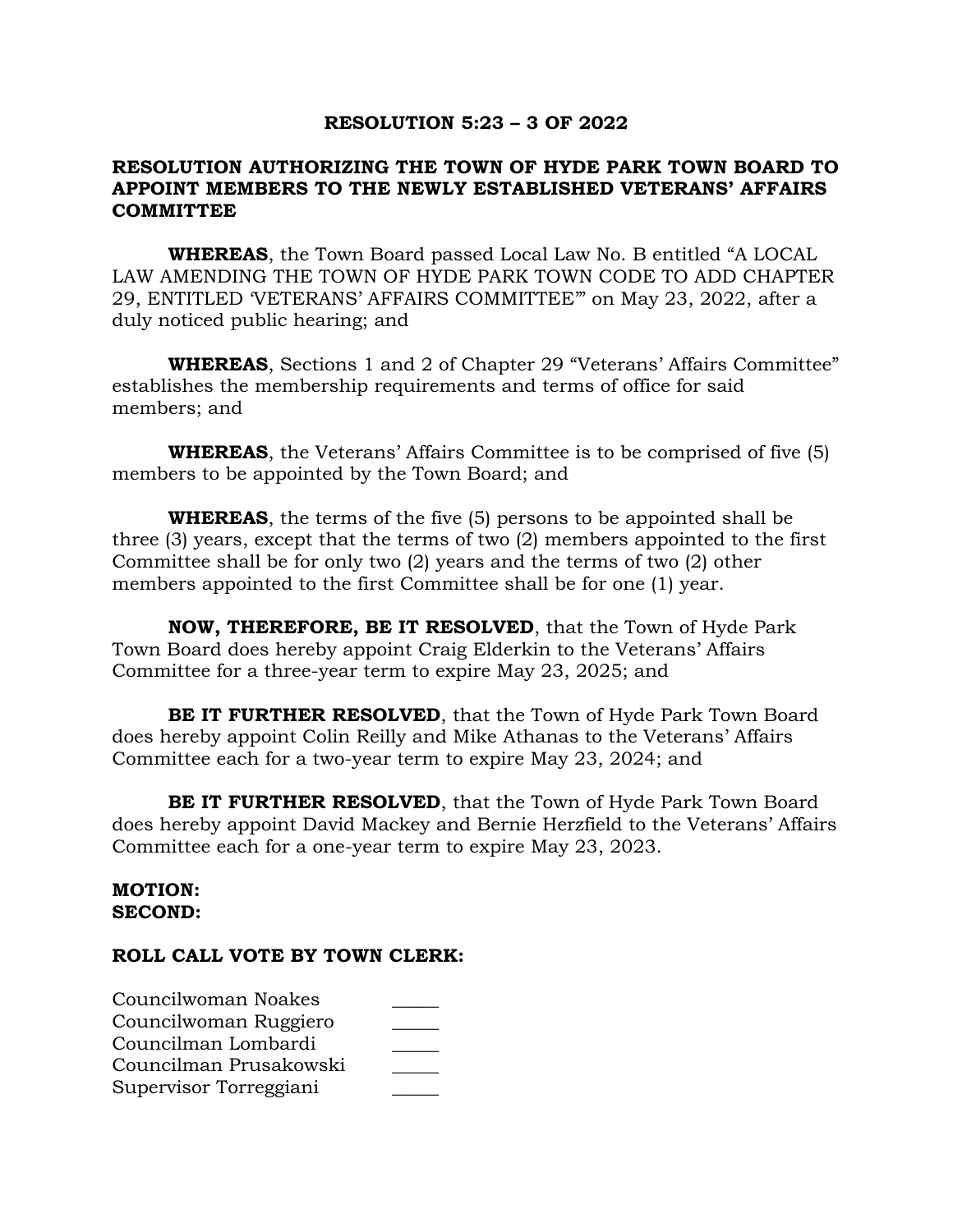# **RESOLUTION 5:23 - 4 OF 2022**

# **RESOLUTION AUTHORIZING THE TOWN OF HYDE PARK TOWN CLERK TO SUBMIT THE STANDARD WORKDAY AND REPORTING RESOLUTION FOR 2022 AS REQUIRED BY THE NEW YORK STATE COMPTROLLER IN ACCORDANCE WITH THE NEW YORK STATE RETIREMENT SYSTEM REQUIREMENTS**

**BE IT RESOLVED,** that the Town of Hyde Park hereby establishes the following standard workdays for the following elected and appointed officials and will report the following days worked to the New York State and Local Employee's Retirement System based on the record of activities maintained and submitted by each official to the Clerk of this body.

|              |                         | Std.<br>Work   | Term       | Participates<br>in Employer's | Days Per<br>Month |
|--------------|-------------------------|----------------|------------|-------------------------------|-------------------|
| Title        | Name                    | Day            | Begins and | Time Keeping                  | Based on          |
|              |                         | Hrs./          | Ends       | System                        | Record of         |
|              |                         | Day            |            | (Yes/No)                      | Activities        |
| Elected      |                         |                |            |                               |                   |
| Officials    |                         |                |            |                               |                   |
|              |                         |                | 01/01/22   |                               |                   |
| Town Clerk   | Donna                   | $\overline{7}$ | Thru       | No                            | 23.68             |
|              | McGrogan                |                | 12/31/22   |                               |                   |
| Receiver of  |                         |                | 01/01/22   |                               |                   |
| Taxes and    | Cindy Todd              | $\overline{7}$ | To         | No                            | 14.00             |
| Assessments  |                         |                | 12/31/25   |                               |                   |
|              |                         |                | 01/01/22   |                               |                   |
| Bingo        | Lindsey<br>VanNorstrand | 6              | To         | No                            | .92               |
| Inspector    |                         |                | 12/31/25   |                               |                   |
| Town         | Shannon                 |                | 01/01/22   |                               |                   |
| Historian    | <b>Butler</b>           | 6              | To         | No                            | 2.22              |
|              |                         |                | 12/31/25   |                               |                   |
| Ward 1       |                         |                | 01/01/22   |                               |                   |
| Councilwoman | <b>Nicole Noakes</b>    | 6              | To         | No                            | 5.12              |
|              |                         |                | 12/31/22   |                               |                   |

# **MOTION: SECOND:**

| Councilwoman Noakes    |  |
|------------------------|--|
| Councilwoman Ruggiero  |  |
| Councilman Lombardi    |  |
| Councilman Prusakowski |  |
| Supervisor Torreggiani |  |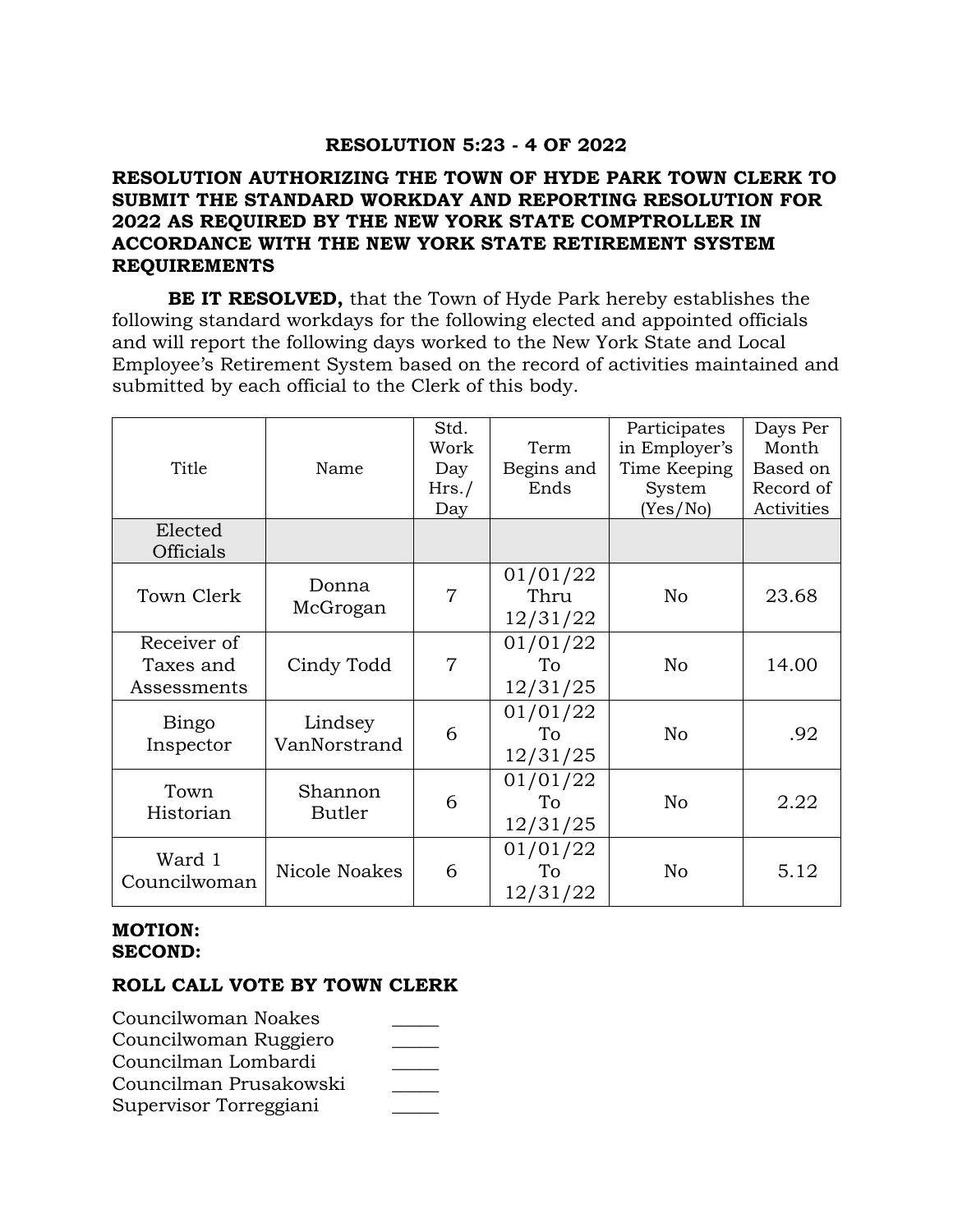# **RESOLUTION 5:23 - 5 OF 2022**

# **RESOLUTION AUTHORIZING THE TOWN OF HYDE PARK TOWN BOARD TO APPROVE THE NEW YORK STATE DEPARTMENT OF ENVIRONMENTAL CONSERVATION 2021-2022 MS4 PERMIT ANNUAL REPORT**

**WHEREAS**, on May 10, 2003, the Town of Hyde Park applied for coverage under SPDES Permit Number NYR20A246 for Stormwater discharge of Municipal Separate Stormwater Sewer Systems (MS4); and

**WHEREAS**, that permit requires the Town to develop, implement, and enforce a Stormwater Management Program (SWMP) designed to reduce the discharge of contaminants in Stormwater to the maximum extent practical; and

**WHEREAS**, the Town is required to conduct an annual evaluation of the Town's progress in implementing the program and submit an annual report to the New York State Department of Environmental Conservation; and

**WHEREAS**, a public meeting is required in order to describe the contents of the annual report and public comments must be included in the final version of the report to be submitted to the Department of Environmental Conservation; and

**WHEREAS**, the Draft 2021 – 2022 MS4 Permit Annual Report was posted on the Town website on April 15, 2022; and

**WHEREAS**, a workshop meeting was held on April 18, 2022, and a Public Hearing on May 23, 2022, to discuss the 2021 – 2022 Annual Report, at which time all members of the public had the opportunity to be heard.

**NOW, THEREFORE, BE IT RESOLVED**, that the Town of Hyde Park Town Board does hereby approve the 2021 - 2022 MS4 Permit Annual Report; and

**BE IT FURTHER RESOLVED**, that the Town of Hyde Park Town Board does hereby also authorize and direct the Town Supervisor to sign any required documents related to said report.

### **MOTION: SECOND:**

| Councilwoman Noakes    |  |
|------------------------|--|
| Councilwoman Ruggiero  |  |
| Councilman Lombardi    |  |
| Councilman Prusakowski |  |
| Supervisor Torreggiani |  |
|                        |  |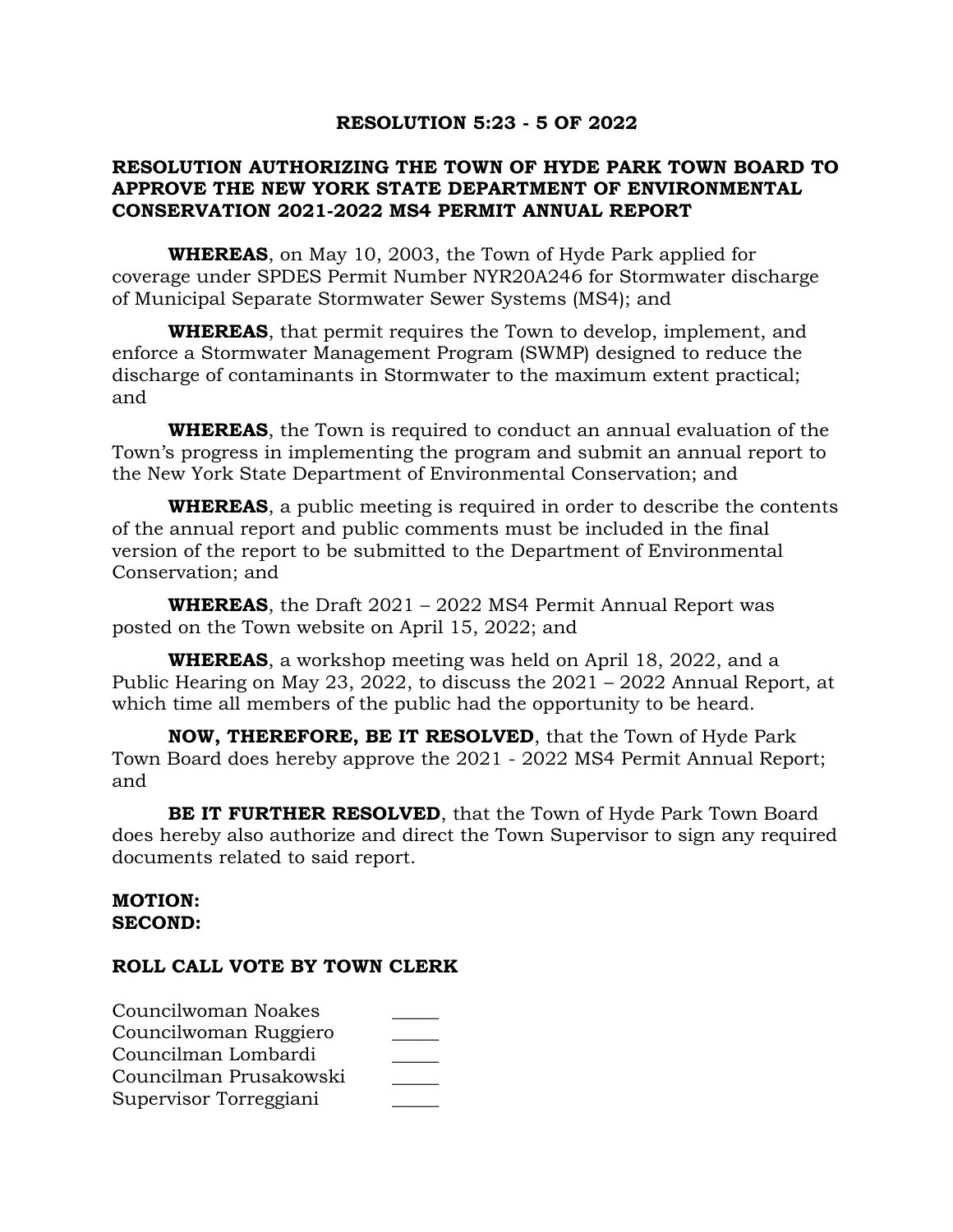#### **RESOLUTION 5:23 - 6 OF 2022**

#### **RESOLUTION AUTHORIZING THE TOWN OF HYDE PARK TOWN BOARD TO AMEND THE TOWN OF HYDE PARK EMPLOYEE HANDBOOK REGARDING HEALTH INSURANCE FOR THE TOWN OF HYDE PARK TOWN JUSTICES**

**WHEREAS**, on January 30, 2006, the Town Board of the Town of Hyde Park adopted an Employee Handbook by Resolution 1:30 - 19 of 2006, which was effective retroactively on January 1, 2006, and which has been amended from time to time; and

**WHEREAS**, by Resolution 1:08 – 65 of 2018, the Town Justices were granted the right to have health insurance as an employee of the Town of Hyde Park; and

**WHEREAS**, the employee contribution for the Town Justices was determined to be considered at forty percent with the Town paying sixty percent; and

**WHEREAS**, after review by the Town Supervisor and Town Comptroller it was determined that the contribution of forty percent by the Town Justices was not the customary uniform practice throughout the County; and

**WHEREAS**, it was determined that all other elected Town Justices within the County are currently contributing fifteen percent; and

**WHEREAS**, the Town wishes to amend the Employee Handbook regarding health insurance for Town's Justices as permitted by Section 102 thereof to offer health insurance at a fifteen percent contribution by the Town Justices and an eighty five percent contribution by the Town.

**NOW, THEREFORE, BE IT RESOLVED**, that the Town of Hyde Park Town Board does hereby to choose to amend the Employee Handbook as permitted by Section 102 thereof, to change the contribution of health insurance for the Town Justices to fifteen percent to align itself to be in sync with all other municipalities; and

**BE IT FURTHER RESOLVED**, that the Handbook shall also be amended to reflect that the Town of Hyde Park will now pay eighty-five percent of the premiums for individual or family coverage for Town Justices, and that Town Justices shall only be eligible to enroll in the least expensive health insurance plan offered by the Town; and

**BE IT FURTHER RESOLVED**, that this change shall be effective as of June 1, 2022;

and

**BE IT FURTHER RESOLVED**, that a copy of the Employee Handbook with said changes will be placed on file with the Town of Hyde Park Town Clerk's Office.

#### **MOTION: SECOND:**

| Councilwoman Noakes    |  |
|------------------------|--|
| Councilwoman Ruggiero  |  |
| Councilman Lombardi    |  |
| Councilman Prusakowski |  |
| Supervisor Torreggiani |  |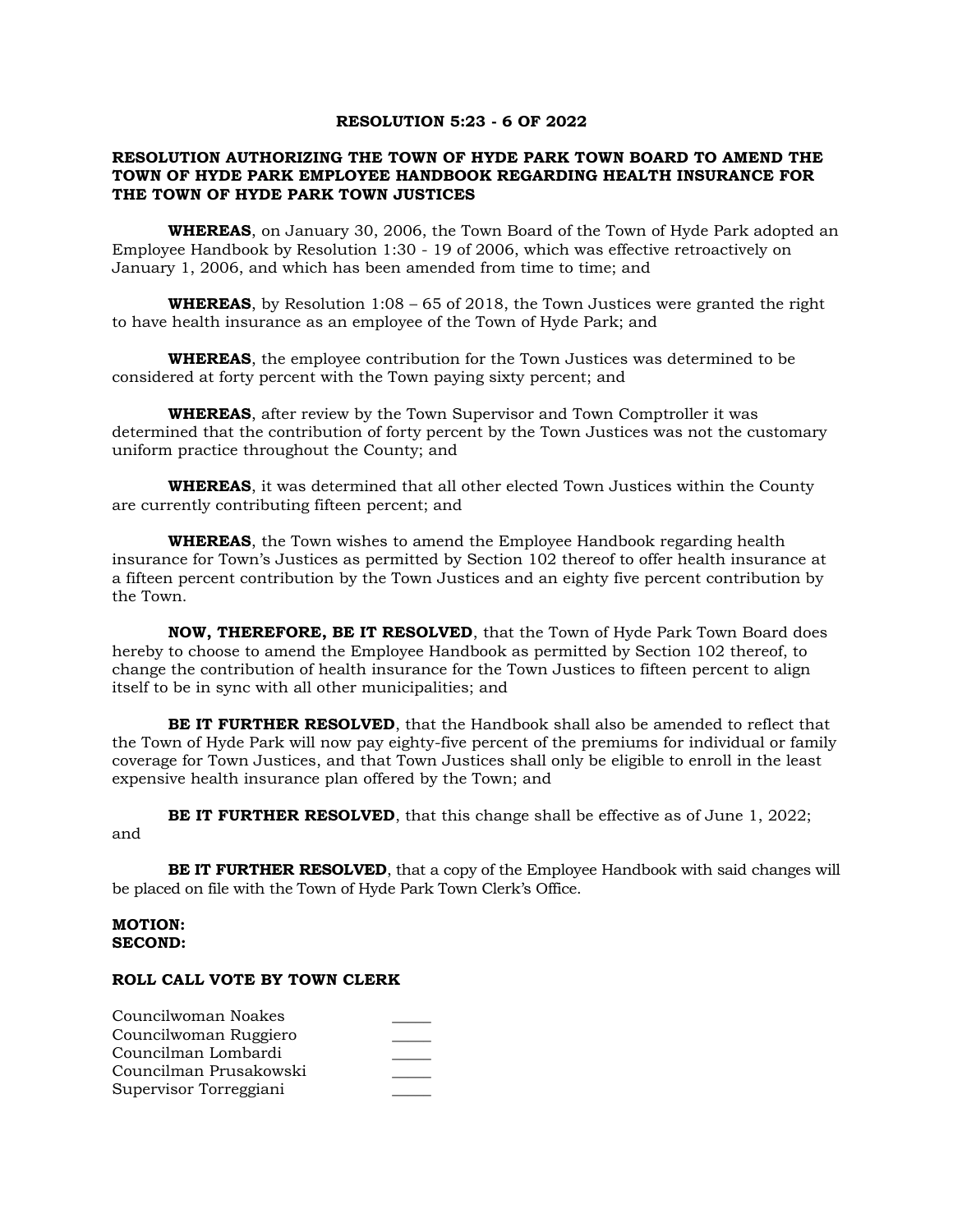# **RESOLUTION 5:23 – 7 OF 2022**

# **RESOLUTION AUTHORIZING THE TOWN OF HYDE PARK TOWN BOARD TO APPOINT JOSHUA VOGT AND BENJAMIN LEUNG AS PART TIME POLICE ASSISTANTS FOR THE TOWN OF HYDE PARK POLICE DEPARTMENT**

**WHEREAS**, there currently exits three vacancies for part time Police Assistants within the Town of Hyde Park Police Department; and

**WHEREAS**, the Police Chief would like to have Joshua Vogt and Benjamin Leung appointed to two of these said positions.

**NOW, THEREFORE, BE IT RESOLVED**, that the Town of Hyde Park Town Board does hereby appoint Joshua Vogt and Benjamin Leung as part time Police Assistants effective May 25, 2022, for an hourly rate of \$20.76 as established by the CSEA Town Hall Unit Collective Bargaining Agreement; and

**BE IT FURTHER RESOLVED**, that said position is a Grade 4 in the aforementioned Collective Bargaining Agreement; and

**BE IT FURTHER RESOLVED**, that said appointment is subject to a probationary period as set forth in the Civil Service Law of the State of New York and shall be subject to all of the Civil Service Law Rules and Regulations.

### **MOTION: SECOND:**

| Councilwoman Noakes    |  |
|------------------------|--|
| Councilwoman Ruggiero  |  |
| Councilman Lombardi    |  |
| Councilman Prusakowski |  |
| Supervisor Torreggiani |  |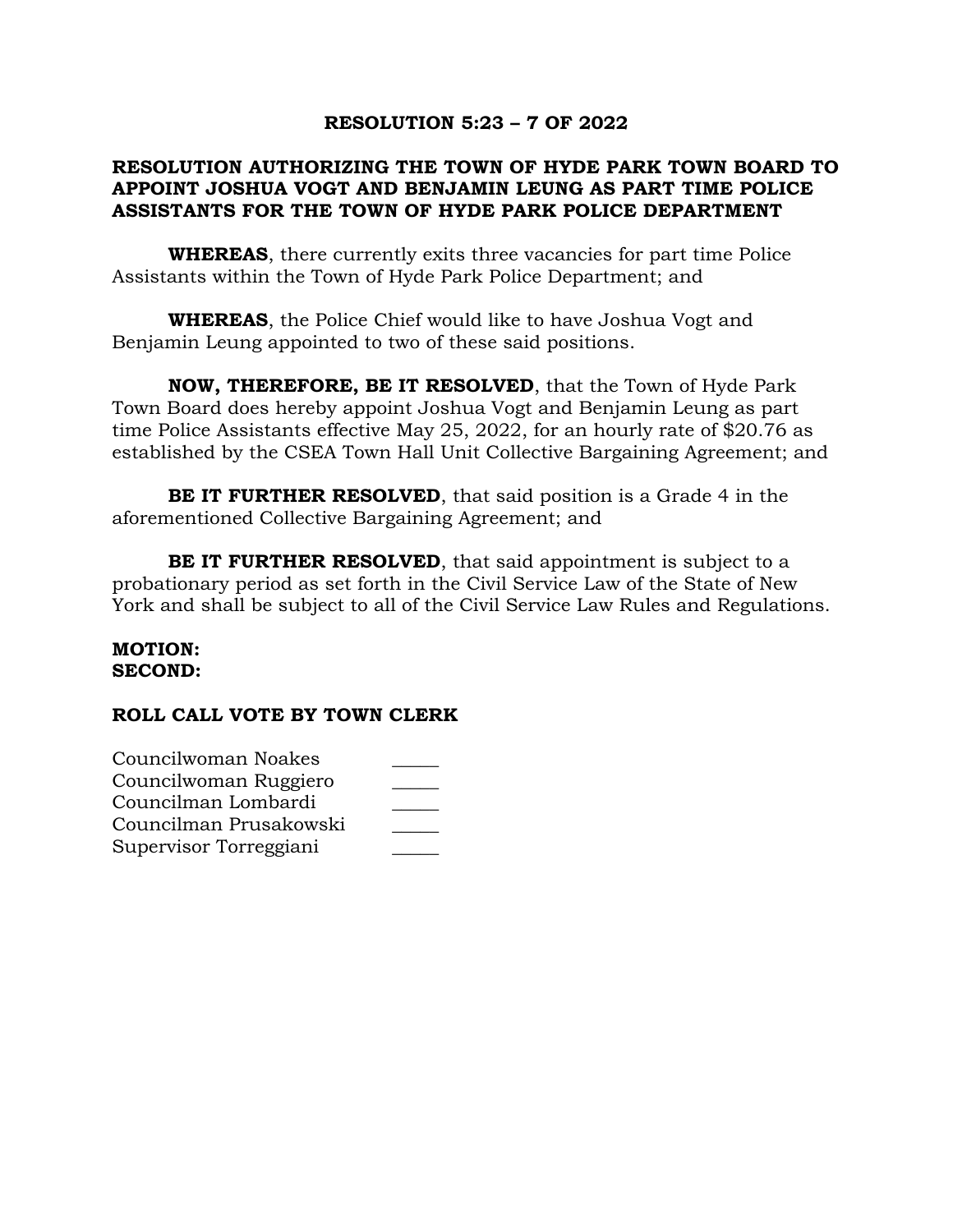# **RESOLUTION 5:23 - 8 OF 2022**

# **RESOLUTION AUTHORIZING THE TOWN OF HYDE PARK TOWN BOARD TO ACCEPT A DONATION ON BEHALF OF THE TOWN OF HYDE PARK POLICE DEPARTMENT FROM THE TOWN OF HYDE PARK POLICE BENEVOLENT ASSOCIATION IN THE AMOUNT OF \$8,500.00 TO BE USED TOWARDS THE HYDE PARK POLICE DEPARTMENT'S NEW K-9 PROGRAM**

**WHEREAS**, the Town of Hyde Park Police Department will be instituting a much-needed K-9 Program for the Department; and

**WHEREAS**, the Town of Hyde Park Police Benevolent Association (PBA) has been gracious enough to donate \$8,500.00 to help offset additional costs relating to said program.

**NOW, THEREFORE, BE IT RESOLVED**, that the Town of Hyde Park Town Board does hereby accept the Town of Hyde Park Police Benevolent Associations gracious donation in the amount of \$8,500.00 to help offset the costs for the Town's K-9 Program; and

**BE IT FURTHER RESOLVED**, that the Town of Hyde Park Town Board wishes to extend its appreciation and thanks the Town of Hyde Park PBA for their generous donation.

### **MOTION: SECOND:**

| Councilwoman Noakes    |  |
|------------------------|--|
| Councilwoman Ruggiero  |  |
| Councilman Lombardi    |  |
| Councilman Prusakowski |  |
| Supervisor Torreggiani |  |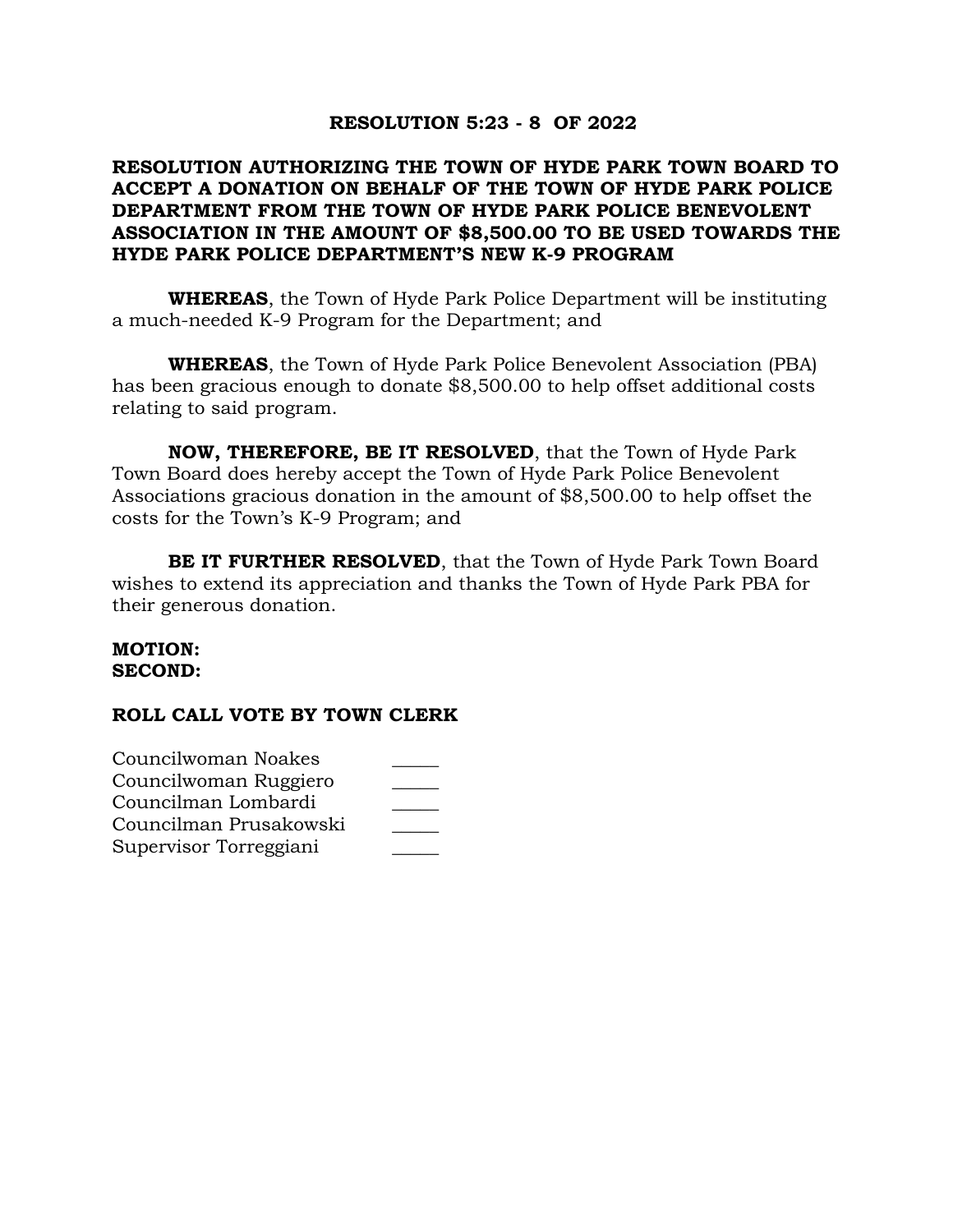## **RESOLUTION 5:23 - 9 OF 2022**

# **RESOLUTION AUTHORIZING THE TOWN OF HYDE PARK TOWN BOARD TO ACCEPT DONATIONS FROM THE RHINEBECK BANK, HYDE PARK LIONS CLUB, AND THE HYDE PARK CHAMBER OF COMMERCE TO BE UTILIZED FOR THE TOWN OF HYDE PARK RECREATION'S 2022 "MUSIC IN THE PARKS" SERIES**

**BE IT RESOLVED**, that the Town of Hyde Park Town Board does hereby accept donations in the amount of \$2,000.00 from Rhinebeck Bank, \$200.00 from the Hyde Park Lions Club, and \$200.00 from the Hyde Park Chamber of Commerce to be utilized by the Town of Hyde Park Recreation Department to offset the Town's expenses for their 2022 "Music in the Parks" series; and

**BE IT FURTHER RESOLVED**, that the Town of Hyde Park Town Board wishes to extend its appreciation and thank the Rhinebeck Bank, Hyde Park Lions Club, and the Hyde Park Chamber of Commerce for their generous donations.

### **MOTION: SECOND:**

| Councilwoman Noakes    |  |
|------------------------|--|
| Councilwoman Ruggiero  |  |
| Councilman Lombardi    |  |
| Councilman Prusakowski |  |
| Supervisor Torreggiani |  |
|                        |  |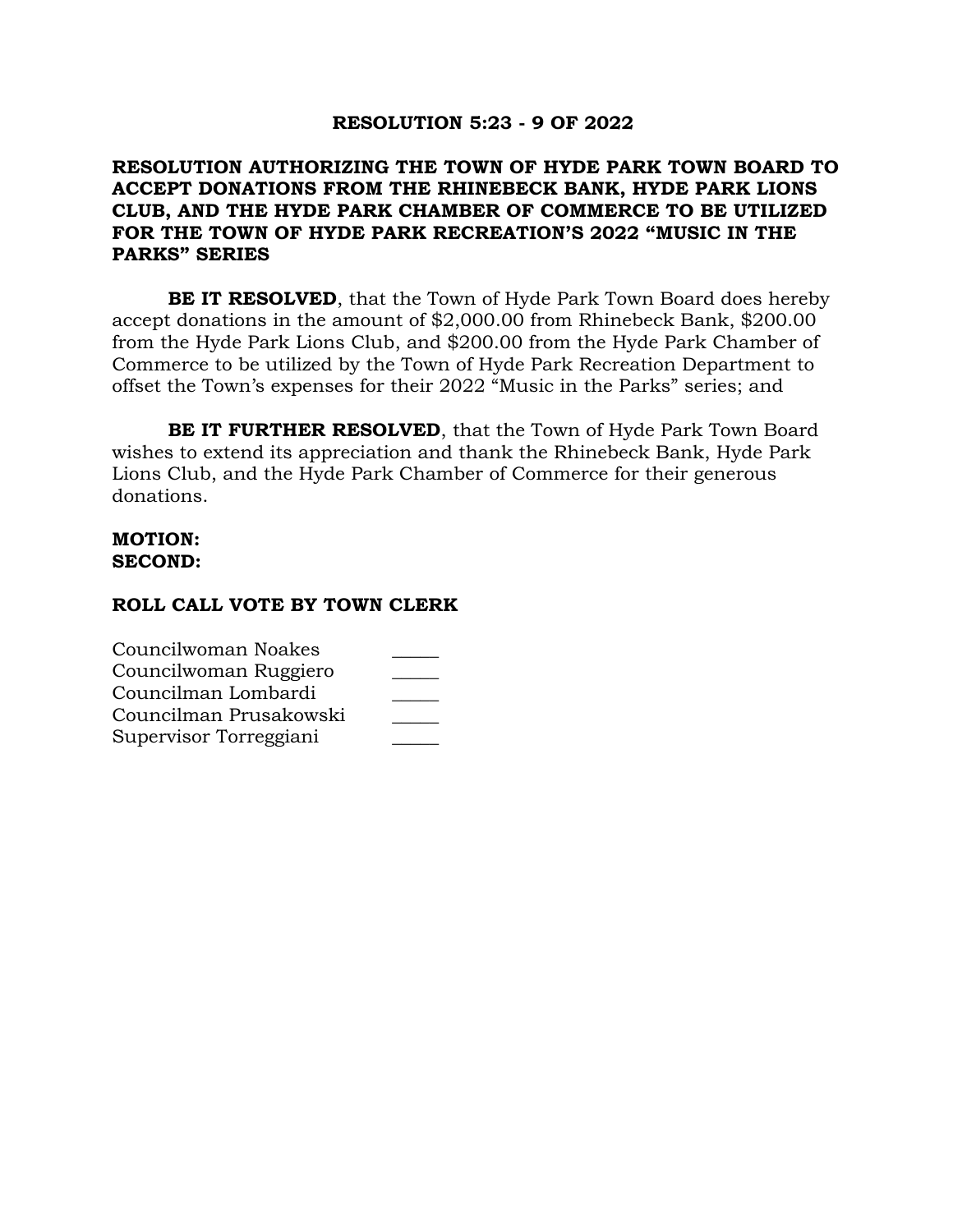## **RESOLUTION 5:23 – 10 OF 2022**

# **RESOLUTION AUTHORIZING THE TOWN OF HYDE PARK TOWN SUPERVISOR TO RENEW THE LEASE AGREEMENT WITH THE REFORMED DUTCH CHURCH OF HYDE PARK FOR THE TOWN OF HYDE PARK RECREATION SENIOR CENTER FOR 2022-2023**

**WHEREAS**, the Town has been leasing the Church Hall at The Reformed Dutch Church of Hyde Park at 4408 Albany Post Road prior to COVID for the Town of Hyde Park Senior Center; and

**WHEREAS**, the Town wishes to renew that lease now that the Town of Hyde Park Recreation Department is able to start up again their regular weekly Senior Center activities; and

**WHEREAS**, the Comptroller, Town Supervisor, and Recreation Director are all in agreement that renewing the lease with The Reformed Dutch Church of Hyde Park would be in the best interest of the Town.

**NOW, THEREFORE, BE IT RESOLVED**, that the Town of Hyde Park Town Board does hereby authorize the Town Supervisor to execute a lease renewal agreement with The Reformed Dutch Church of Hyde Park, for a monthly payment of \$200 and for a yearly amount not to exceed \$2,400 for a term of one year to be effective as of May 1, 2022 and end April 30, 2023 at which time if agreed upon by both parties, said lease may be reviewed and renewed for another year.

### **MOTION: SECOND:**

| Councilwoman Noakes    |  |
|------------------------|--|
| Councilwoman Ruggiero  |  |
| Councilman Lombardi    |  |
| Councilman Prusakowski |  |
| Supervisor Torreggiani |  |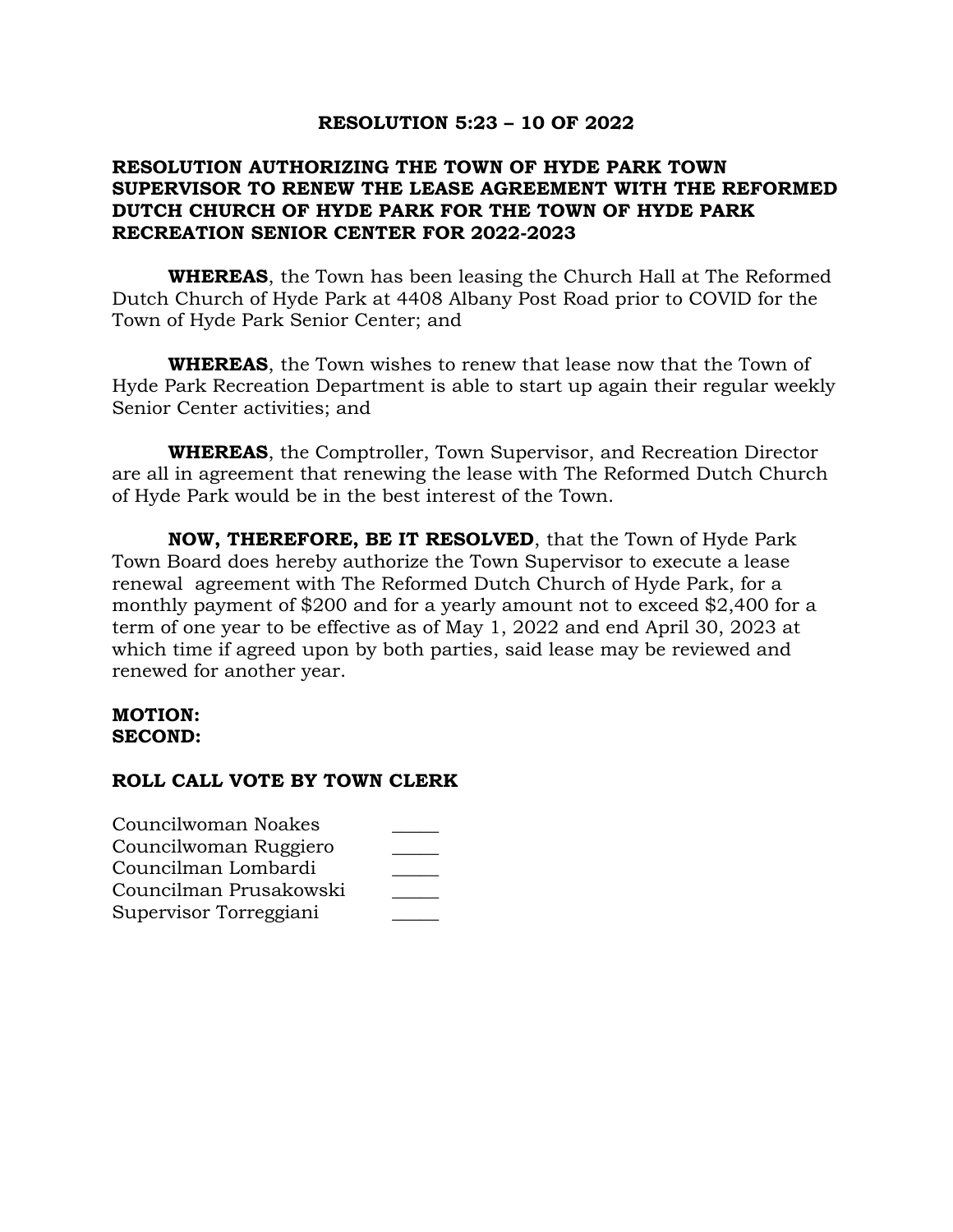## **RESOLUTION 5:23 - 11 OF 2022**

# **RESOLUTION AUTHORIZING THE TOWN OF HYDE PARK TOWN SUPERVISOR TO EXECUTE AN AGREEMENT BETWEEN HYDE PARK BASEBALL, INC., AND THE TOWN OF HYDE PARK RECREATION DEPARTMENT TO PROVIDE A YOUTH BASEBALL AND SOFTBALL PROGRAM FOR THE RESIDENTS OF THE TOWN OF HYDE PARK AS PART OF THE TOWN'S RECREATION PROGRAM FOR THE YEAR 2022**

**WHEREAS**, Hyde Park Baseball, Inc. has, in the past, run a Youth Baseball and Softball Program for the residents of the Town of Hyde Park as part of the Town's Recreation Program; and

**WHEREAS**, the Town of Hyde Park Recreation has determined that the said program benefits the residents of the Town of Hyde Park and is an integral part of the Town's Recreation Program; and

**WHEREAS**, Hyde Park Baseball, Inc. has proposed to run the Youth Baseball and Softball Program for the residents of the Town of Hyde Park as part of the Town's Recreation Program for 2022 at an annual cost of \$3,750.00; and

**WHEREAS**, the Town of Hyde Park Recreation Budget has allocated the sum of \$3,750.00 for this purpose; and

**WHEREAS**, said contract provides, in relevant part, that the Town will be named as an additional insured on Hyde Park Baseball, Inc.'s liability insurance coverage in the amount of \$1,000,000.00; and

**WHEREAS**, the Town Board, the Attorney to the Town and the Town's Recreation Director have reviewed the financial documentation and the proposed contract provided by the Town of Hyde Park Baseball, Inc. and have found the same to be in all respects satisfactory.

**NOW, THEREFORE, BE IT RESOLVED**, that the Town of Hyde Park Town Board does hereby authorize the Town of Hyde Park Supervisor to execute an agreement between Hyde Park Baseball, Inc., and the Town of Hyde Park Recreation Department to provide for the running of a Youth Baseball and Softball Program for the residents of the Town of Hyde Park as part of the Town's Recreation Program at a cost of \$3,750.00 for the fiscal year 2022.

### **MOTION: SECOND:**

| Councilwoman Noakes    |  |
|------------------------|--|
| Councilwoman Ruggiero  |  |
| Councilman Lombardi    |  |
| Councilman Prusakowski |  |
| Supervisor Torreggiani |  |
|                        |  |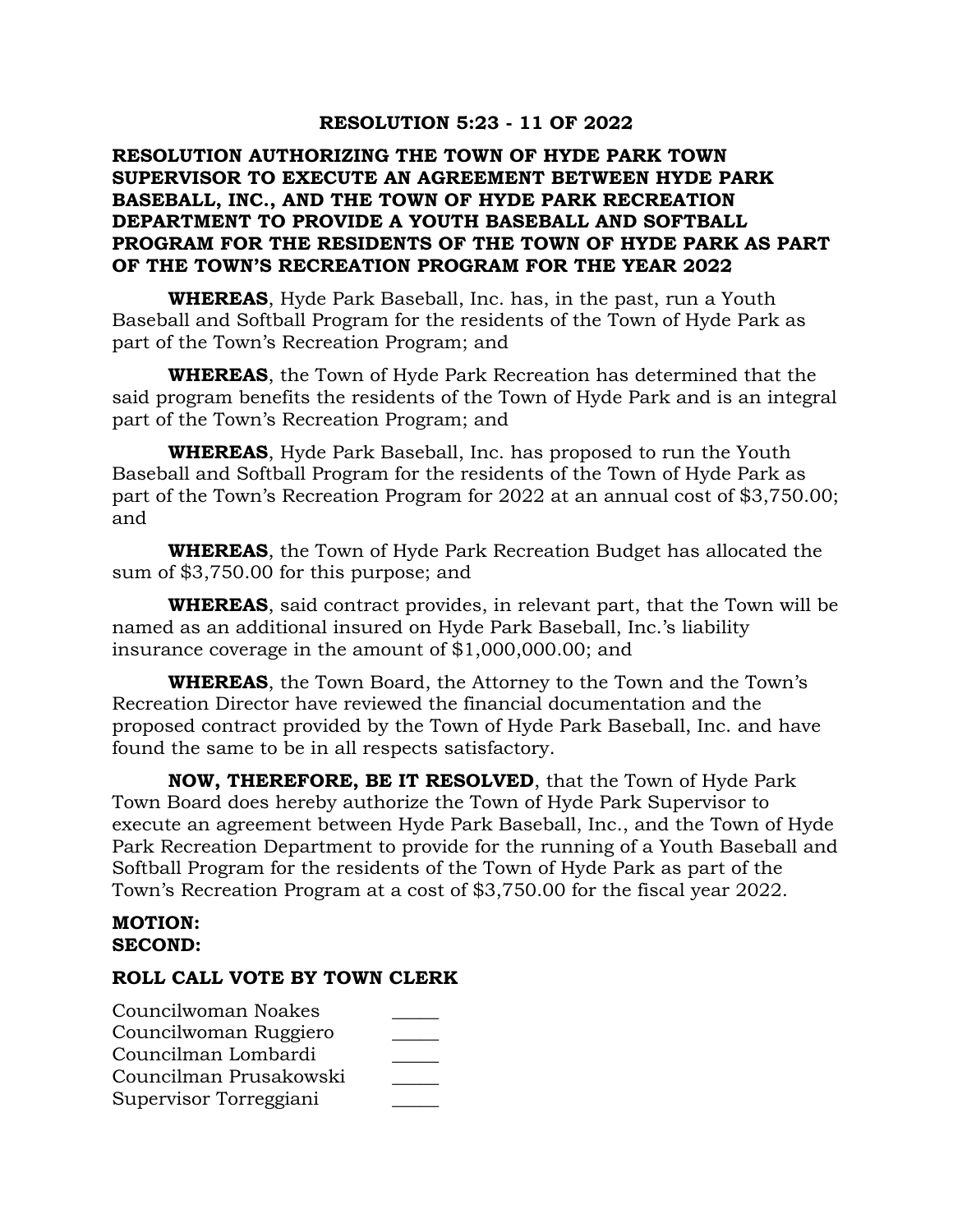## **RESOLUTION 5:23 – 12 OF 2022**

# **RESOLUTION AUTHORIZING THE TOWN OF HYDE PARK TOWN SUPERVISOR TO EXECUTE AN AGREEMENT BETWEEN HYDE PARK SOCCER, INC., AND THE TOWN OF HYDE PARK RECREATION DEPARTMENT TO PROVIDE A YOUTH SOCCER PROGRAM FOR THE RESIDENTS OF THE TOWN OF HYDE PARK AS PART OF THE TOWN'S RECREATION PROGRAM FOR THE YEAR 2022**

**WHEREAS**, Hyde Park Soccer, Inc. has, in the past, run a Youth Soccer Program for the residents of the Town of Hyde Park as part of the Town's Recreation Program; and

**WHEREAS**, the Town of Hyde Park Recreation has determined that the said program benefits the residents of the Town of Hyde Park and is an integral part of the Town's Recreation Program; and

**WHEREAS**, Hyde Park Soccer, Inc. has proposed to run the Youth Soccer Program for the residents of the Town of Hyde Park as part of the Town's Recreation Program for 2022 at an annual cost of \$2,900.00; and

**WHEREAS**, the Town of Hyde Park Recreation Budget has allocated the sum of \$2,900.00 for this purpose; and

**WHEREAS**, said contract provides, in relevant part, that the Town will be named as an additional insured on Hyde Park Soccer, Inc.'s liability insurance coverage in the amount of \$1,000,000.00; and

**WHEREAS**, the Town Board, the Attorney to the Town and the Town's Recreation Director have reviewed the financial documentation and the proposed agreement provided by the Town of Hyde Park Soccer, Inc. and have found the same to be in all respects satisfactory.

**NOW, THEREFORE, BE IT RESOLVED**, that the Town of Hyde Park Town Board does hereby authorize the Town of Hyde Park Supervisor to execute an agreement between Hyde Park Soccer, Inc., and the Town of Hyde Park Recreation Department to provide for the running of a Youth Soccer Program for the residents of the Town of Hyde Park as part of the Town's Recreation Program at a cost of \$2,900.00 for the fiscal year 2022.

### **MOTION: SECOND:**

| Councilwoman Noakes    |  |
|------------------------|--|
| Councilwoman Ruggiero  |  |
| Councilman Lombardi    |  |
| Councilman Prusakowski |  |
| Supervisor Torreggiani |  |